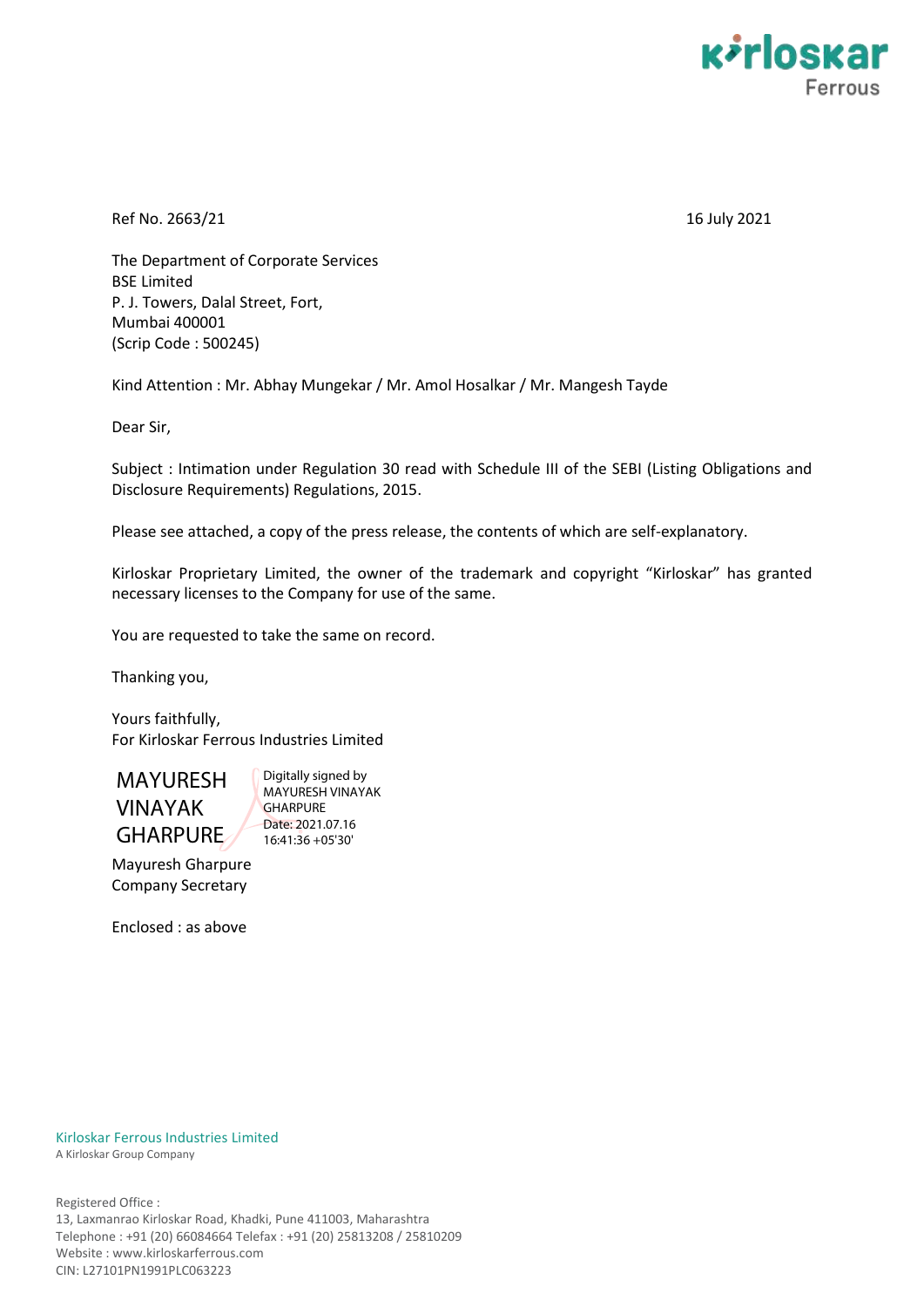

# **Kirloskar's 'Limitless' mission transforms Kirloskar Oil Engines Ltd., Kirloskar Chillers Pvt Ltd., Kirloskar Pneumatic Company Ltd., Kirloskar Ferrous Industries Ltd., and Kirloskar Industries Ltd.**

- **Refresh exercise spans business vision, offerings, technology, brand articulation and employee practices**
- **Engineering-led businesses to transform into solution providers with customercentricity being more important than ever**

**Pune, Friday, 16th July 2021:** Kirloskar Oil Engines, Kirloskar Chillers, Kirloskar Pneumatic, Kirloskar Ferrous Industries and Kirloskar Industries have undertaken a refresh of their respective business vision. The refreshed vision is aligned with the need to be future-ready in a constantly evolving world and stems from the desire to enhance the experience throughout the customer journey.

The exercise involves not just a revitalisation of the businesses from robust, engineering-led firms to solution providers that lead today's transformed industrial landscape, but also being more customer-centric than ever before.

In line with our founder's vision of ensuring that all products are a step ahead of time, the companies will constantly innovate with an eye on the future.

The expanded vision implies a promise to all customers that their dreams can now be truly limitless and will be fulfilled.

The 'Limitless' vision will span over eight business areas, laying the foundation for aggressive plans in the B2C domain whilst continuing to power robust growth in the B2B companies. This will include large investments over two to three years across all business lines. This also involves infusion of new technologies, apart from new offerings including real estate and NBFC.

# **Radiant future**

A refreshed brand identity and colours have been adopted as a part of this exercise. While the logo has elements of human-centricity and future-readiness, the colours allude to the legacy that the 130-year-old name carries, and the years put in to fulfil the dreams of those it has touched. The values of **Innovative thinking, Empathy, Collaboration, Integrity, Excellence** and **Value-creation** will be deeply entrenched in the operations going forward.

The refreshed logo symbolises our transformation and the journey towards a 'Limitless' future. The 'i' combines a human icon and a forward-looking arrow that shows the progression and growth of the people impacted. It also indicates that the companies are future-ready and will always strive to satisfy the needs of the customers. The inspiration was drawn from the colour copper that naturally evolves every day. Hence, the copper patina colour palette has been used – from shiny browns, to darker browns, blues and finally greens. Teal is the final stage of this patina, that protects every element within it. This is the inspiration behind the colours of the identity you see today.

To strengthen their businesses, the companies are expanding their leadership. Industry veterans that have joined in the recent past include Mahesh Chhabria at Kirloskar Industries, Vimal Bhandari at Arka Fincap, Vinesh Jairath for the real estate business and K Srinivasan at Kirloskar Pneumatic. Industry veterans RV Gumaste, Sanjeev Nimkar and Avinash Manjul continue to lead Kirloskar Ferrous Industries, Kirloskar Oil Engines and Kirloskar Chillers respectively.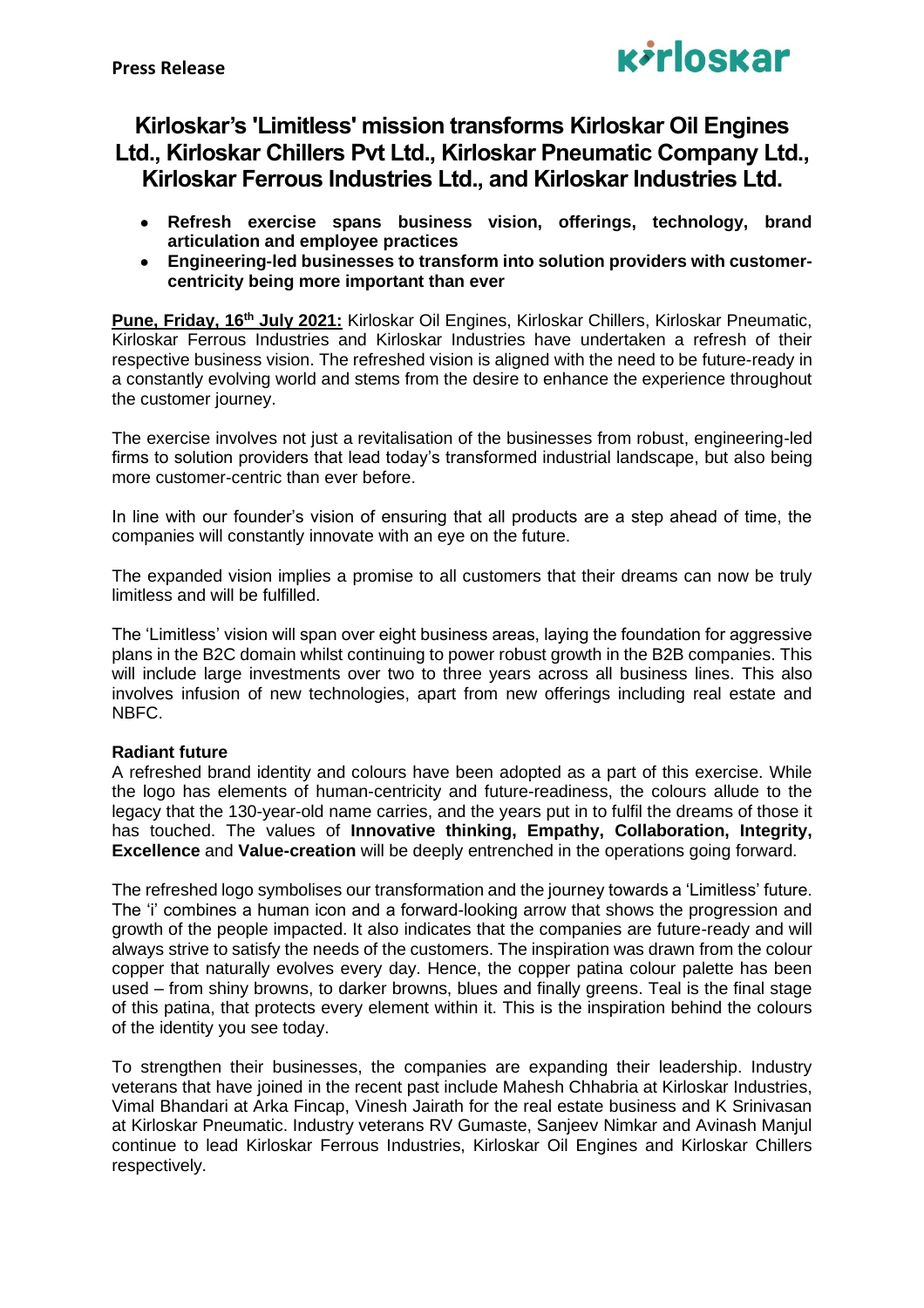

The legacy businesses have already embarked on their 'Limitless' journey by integrating new-age technologies and processes such as 3D printing, the Internet of Things, digitisation, artificial intelligence and so on. The benefits of these technologies are far reaching – from shrinking the time taken to bringing products to market to enormous cost savings.

Among the new consumer-facing businesses, there will be significant investment in the realty business Avante Spaces and Arka Fincap, the non-banking finance company (NBFC). Avante Spaces is developing the first of its land parcels based on customer-centric and future-forward principles. The business is looking at a mixed-development offering that includes retail and commercial space in smart buildings.

Arka Fincap was established last year as a subsidiary of Kirloskar Oil Engines and began operations with a seed capital of Rs 1,000 crore. It is focusing on structured term financing solutions for corporations and loans to MSME borrowers and the real estate sector. In three years, Arka Fincap will expand into retail lending and consumer finance.

Detailing the refresh, Atul Kirloskar, Executive Chairman of Kirloskar Oil Engines, said: "We have undertaken the journey towards becoming a fully integrated conglomerate. Our new vision keeps the changing needs of the customer in mind, reorienting us from manufacturing to solutions around it. We are going from a solid, engineering-driven firm to a future-ready firm, geared for an enhanced customer experience. We are looking at the adoption of newage technology solutions and digitisation, a future-ready team that is exposed to the best people practices and recognises and rewards performance."

Rahul Kirloskar, Executive Chairman of Kirloskar Pneumatic, said: "The customer is at the heart of everything we do, and we constantly evolve to exceed their expectations. We are now expanding our horizons and have made leaps from just products to solutions, to customer centricity and now to digital architecture. This change is reflective of our new philosophy to create better lives, better opportunities and a better tomorrow for our customers and for society."

The conglomerate has been an integral part of India's industrial revolution. Now it will define the future.

# *Notes to editors:*

#### **Kirloskar Oil Engines Ltd.**

Kirloskar Oil Engines Ltd. is a leader in the manufacturing of diesel engines, agricultural pump sets and generator sets with a sizable presence in international markets. Kirloskar Oil Engines Ltd. has a strong distribution network throughout the Middle East and Africa with offices in Dubai, South Africa and Kenya, and representatives in Nigeria. Kirloskar Oil Engines Ltd. specialises in manufacturing air-cooled and water-cooled engines, diesel generator sets across a wide range of power outputs (2.1 kW to 5200 kVA), diesel engines, diesel and electric pump sets, power tillers, specialised engines for fishing, among others. The Research & Engineering Facility of Kirloskar Oil Engines Ltd. ensures all engines and diesel generator sets are certified for stringent noise and exhaust emission norms. The company also offers engines that operate on alternative fuels such as bio-diesel, natural gas, biogas and straight vegetable oil. In the power generation segment, Kirloskar Oil Engines Ltd. is one of the largest selling genset brands in the world whereas the newly-entered railways power car business has already become the second largest player fuelling the growth of Indian Railways.